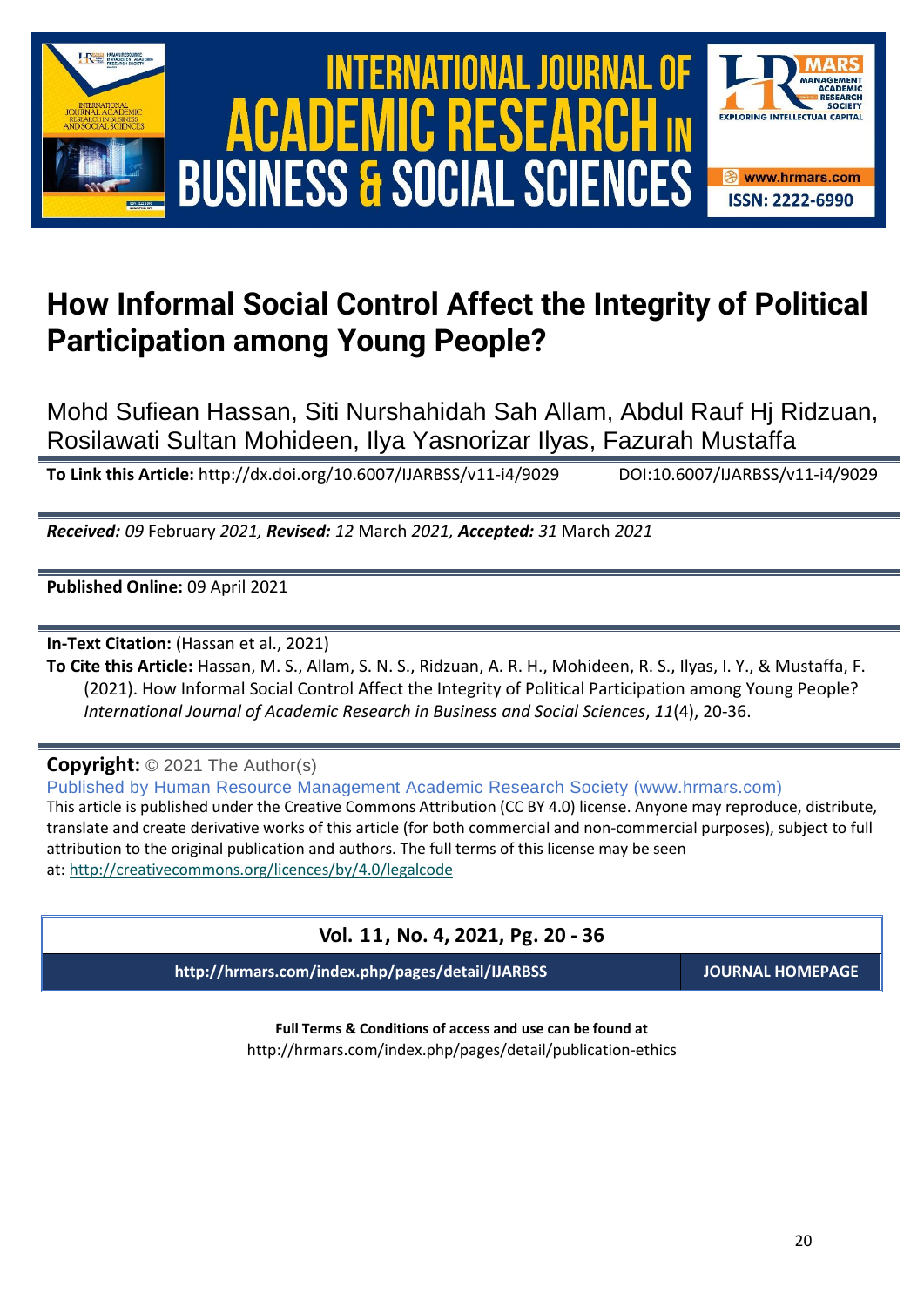

# **How Informal Social Control Affect the Integrity of Political Participation among Young People?**

Mohd Sufiean Hassan, Siti Nurshahidah Sah Allam, Abdul Rauf Hj Ridzuan, Rosilawati Sultan Mohideen, Ilya Yasnorizar Ilyas Universiti Teknologi MARA, Melaka Branch, Malaysia

# Fazurah Mustaffa

Kolej Universiti Islam Melaka, Malaysia

# **Abstract**

This study aims to measure the influence of social control which consists of the dimensions of attachment, belief and commitment with the integrity of political participation of young people in social media. The study was conducted on 400 students in four for Higher Education Institutions (HEI) in Melaka, namely Universiti Teknikal Malaysia, Melaka (UTeM, Universiti Teknologi MARA, Melaka (UiTM), Universiti Multimedia (MMU), and Kolej Universiti Islam Melaka (KUIM). 400 questionnaires were distributed, only 388 were returned for analysis. Empirical results via the structural equation modeling (SEM) approach revealed a significant relationship between the dimensions of attachment, belief, and commitment to the integrity of political participation. The study found that social control is important to the integrity of political participation, which means that social control through the dimensions of attachment, belief, and commitment gives influence on the behavior of young people with integrity in social media. Furthermore, the integrity of political participation is widely influenced by belief, it showed that most of them believe that God will provide rewards in the form of wealth, status, and power in return. Direction for future research is presented.

**Keywords:** Social Control, Attachment, Belief, Commitment, Integrity Of Political Participation

# **Introduction**

Crime or non integrity action is an issue and the phenomena that occur in the community. Through certain method, every group of community will tried to control and prevents deviance acts or crime. In order to control and prevent deviance or non integrity behaviour in community, there are two methods of social control that was practices by community which is formal social control and informal social control.

However, for East Asia researchers such like Zhang et al. (1996), Chen (2004), Jiang et al. (2007), they more likely to test the effectiveness of moral and ethical values applied in culture that refers as informal social control for individuals to curb acts of misconduct because of the fact that formal social control is effective only in the short term.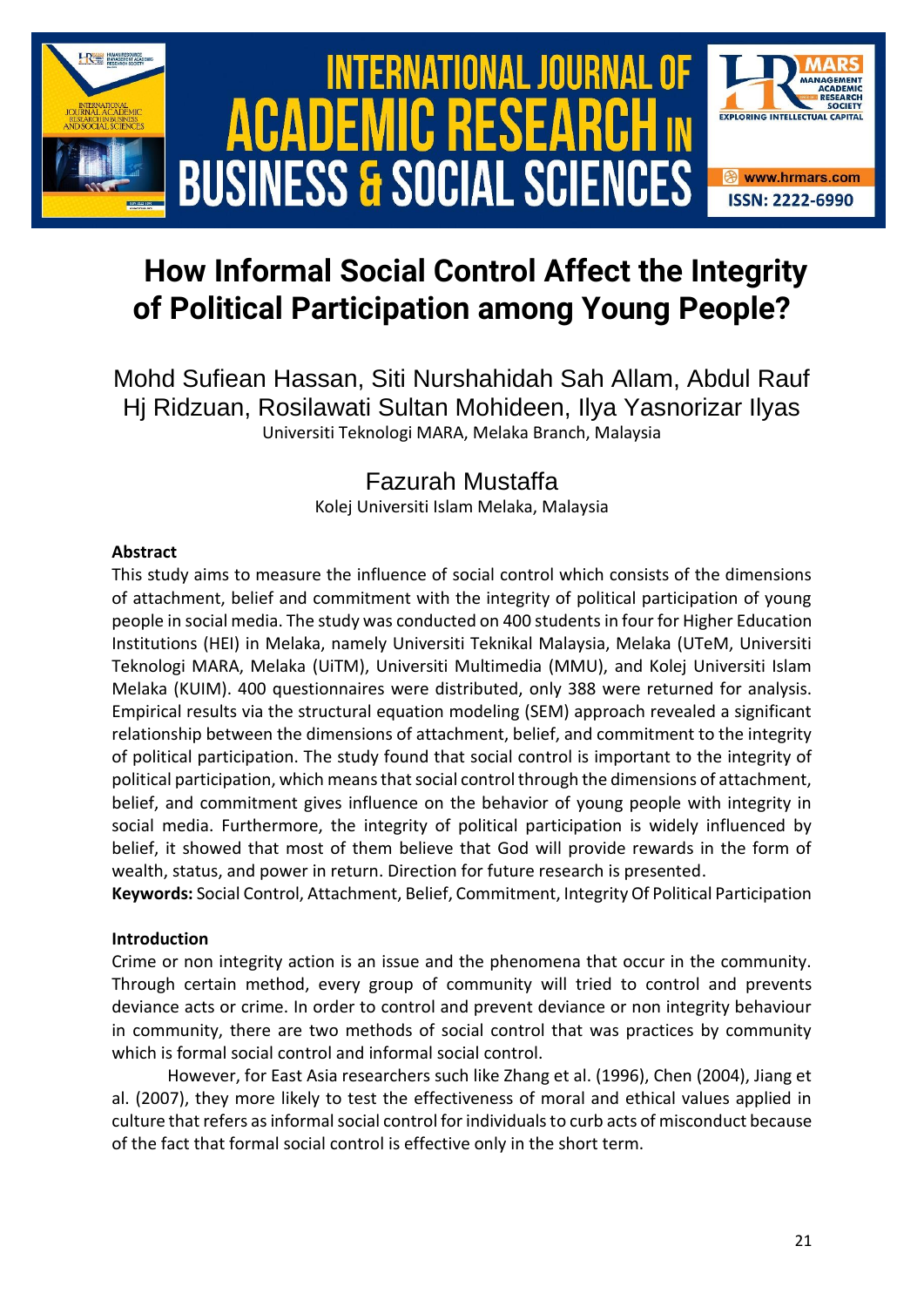**Vol. 1 1 , No. 4, 2021, E-ISSN: 2222-6990 © 2021 HRMARS**

It is also supported by sociologists and psychologists, Chen (2004) and Jiang et al. (2007), who argue that formal social control through law can not afford to cover all aspects of human life, especially the punishment imposed after misconduct. Formal social control only controls the acts of misconduct rather that prevent and it will take highly implication in term of financial. By doing this we are also force them to obey to the law in order to make sure control non integrity.

In contrast to informal social controls, where it is restricts criminal misconduct through the moral values imposed on individuals, this moral value is accepted by all the world's society, as the effect of applying this moral value is long-term and more importantly it is voluntary to be observed. However, little study focus on informal social control and integrity value among young people. Many researchers from Western country keen to employ formal social control for preventive measure for serious crime rather than uncivil action. The notion is that informal social control only for uncivil behaviour is neither extreme nor harmful enough to attract the attention of the police or to be the subject of formal repression (e.g. compound, penalty, fines or any legal procedures) (Chaurand & Brauer, 2008). However, this study believe that informal social control method effectively prevent crime action by controlling uncivil action.

Looking at the importance of the integrity of political participation and social control to curb immoral behavior especially in the cultural aspects of Malaysia, this study takes into account the Dimensions of Belief not only in terms of law but also in the aspect of religious beliefs. This study also measures new items for the belief dimension by focusing on religious factors that enhance political participation integrity among young people. Little focus is given by previous study the power of religion in shaping integrity action (Laniyonu, 2018).

• The purpose of this study is to analyze the impact of attachment, belief, and commitment dimensions on the integrity of political participation of young people in social media.

#### **Social Control Theory**

Social Control theory is a theory for preventing non integrity behavior in the society. This theory was developed by sociologist Travis Hirschi around 1967. Social control theory is widely used by researchers to examine delinquent behavior among young people. Hirschi divides the theory of social control into two that is formally and informally.

Formal social control is a control that imposes legal action to curb delinquent behavior and acts of violation of laws such as jail sentence, fine, rattan and so forth. While informal social controls use socialization agencies such as friends, parents, communities and schools or universities. Formal social control has succeeded in reducing misconduct and involuntary of society but this has not been conducive to society. Society will only be effective when supervised.

Theoretical basis and informal social control study is to assess the factors that are expected to curb the individual's behavior from misconduct. This theory is seen to be effective in reducing crime rate, non integrity behavior and devian behavior especially among young people. This is because the youth's lifestyle attachment to socialization agencies such as families and educational institutions is high compared with adults.

The basis of the idea of establishing a social control theory by Reiss (1951) is an individual misconduct constrained through the function of an individual's attachment to himself and the main group and is named as the self control and control of the major groups. Self-control refers to how someone refrains from behavior that is contrary to the norms and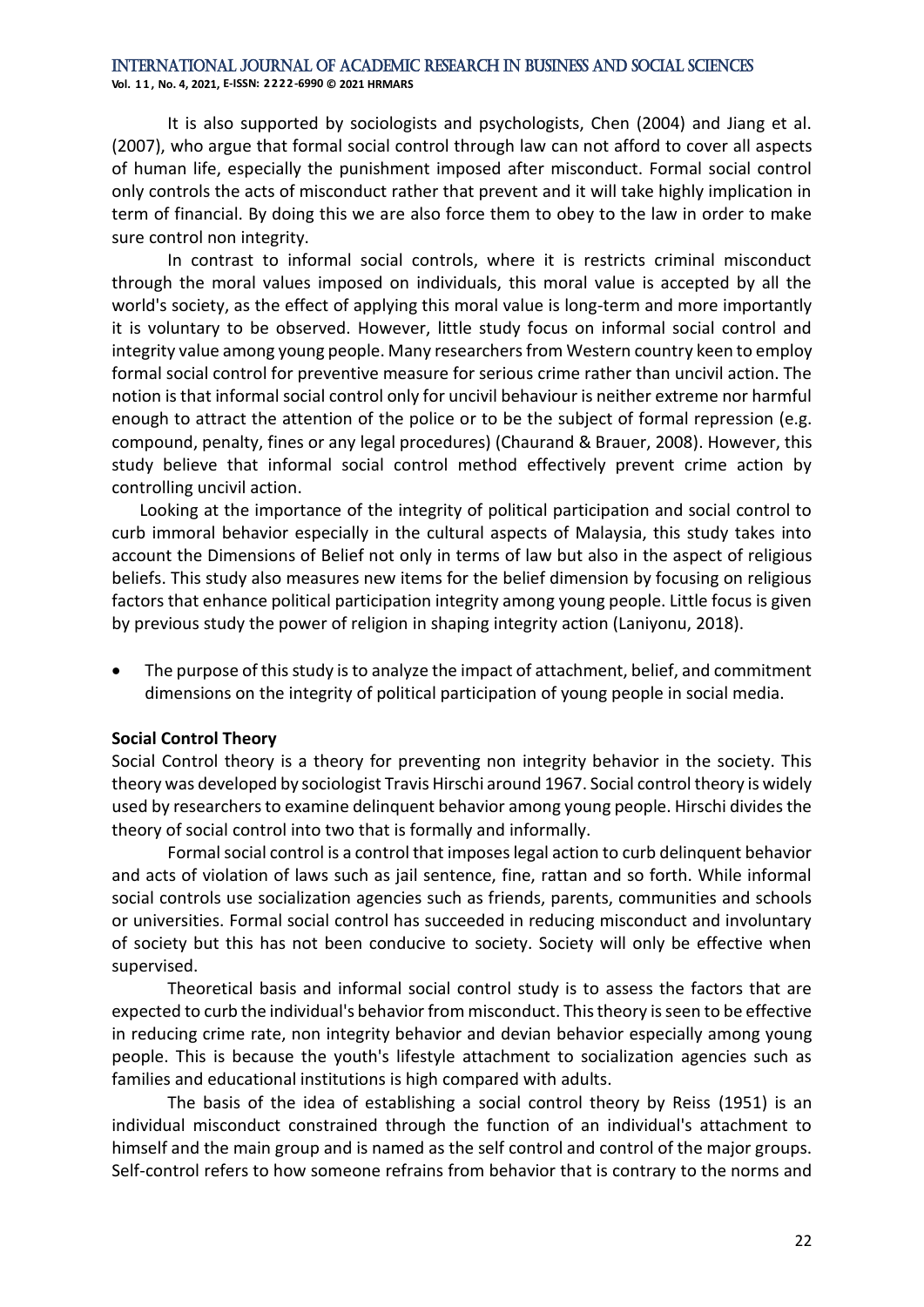**Vol. 1 1 , No. 4, 2021, E-ISSN: 2222-6990 © 2021 HRMARS**

regulations of society. An individual with high self-control is the result of high social control relationships. Social control refers to how the major groups and social institutions create values, morals and norms effective as a rule to be followed individually.

In addition to families, social institutions such as society and community groups contribute to individual behavior, where individual involvement on a group contributes to the rate of misconduct to be performed. According to Toby (1957), the higher the individual's commitment to the deviant group, the higher the individual's tendency to deviate. However, if individual life is surrounded by a low community group or does not deviate, then the level of self-involvement in devianism is also low. This means that individual self-control is influenced by the behaviors of the participating community groups.

In addition to the self control and behavior of the main group, the theory by Francis Nye (1958) is complemented by the belief of reward and punishment functions, in which the professor in the sociology field divides the elements of individual behavior control into three (3), namely: 1) direct control, 2) indirect controls and 3) internal controls. Direct control refers to the belief that behaviors that are contrary to the values, norms and morals of the society committed by individuals will be punished and good behavior, that compliance is rewarded by main groups such as parents, schools and communities.

In addition to rewards and punishments, values, norms and morals is expected to curb misconduct by individuals and Nye (1958) he was named as an indirect control. For reference the behavior of individuals how to abstain from misconduct, Ivan Nye described as internal control, in which the individual's own refrain from misconduct on the importance of the family in society.

In addition to the belief that human behavior affects the reward and punishment, social control theory also believes that the main commitment of individuals and groups in curbing acts of misconduct by individuals is a major factor. The original idea of this theory containment taken by Reckless (1961) which states that the commitment of individuals and society to curb criminal behavior is a major factor these symptoms should be contained before it happens, with the philosophy of "The Importance of Compliance" or "Stake in Conformity". Therefore, Reckless divided social control to the inner containment and outer containment, in which the inner containment refers to the self (self-concept) as an insulator or barrier to misconduct.

Self-concept refers to an individual's ability and inner strength in keep away from wrongdoing. It depends on the positive encouragement of friends, tolerance to frustration, unable to control his emotions when he failed to live up to expectations and the ability to maintain a grip values, norms and morals. Inner containment addition, social control is discussed by the outer containment Reckless that refers to the social control of environmental factors ranging from family, school, friends and community (club or association).

Among the well-known theorist of social control is Hirschi (1969) that combines the four elements in the Bonding / Social Control Theory discussed earlier, namely 1) attachment, 2) involvement, 3) Belief, 4) Commitments (Intravia 2009). Four elements are expected to be the main factor constraining the misconduct of individuals and these elements combined with the three social groups, namely 1) family, 2) educational institutions (schools) and 3) friends. These social groups build values, morals and ethics in the individual to curb acts of misconduct. However this article is mainly focuses on three element that rarely tested to young people especially related to political participation. This study also contribute new knowledge which is variable belief often being tested on law enforcement, however in Malaysia the culture are difference from western country, they strong on religious belief. The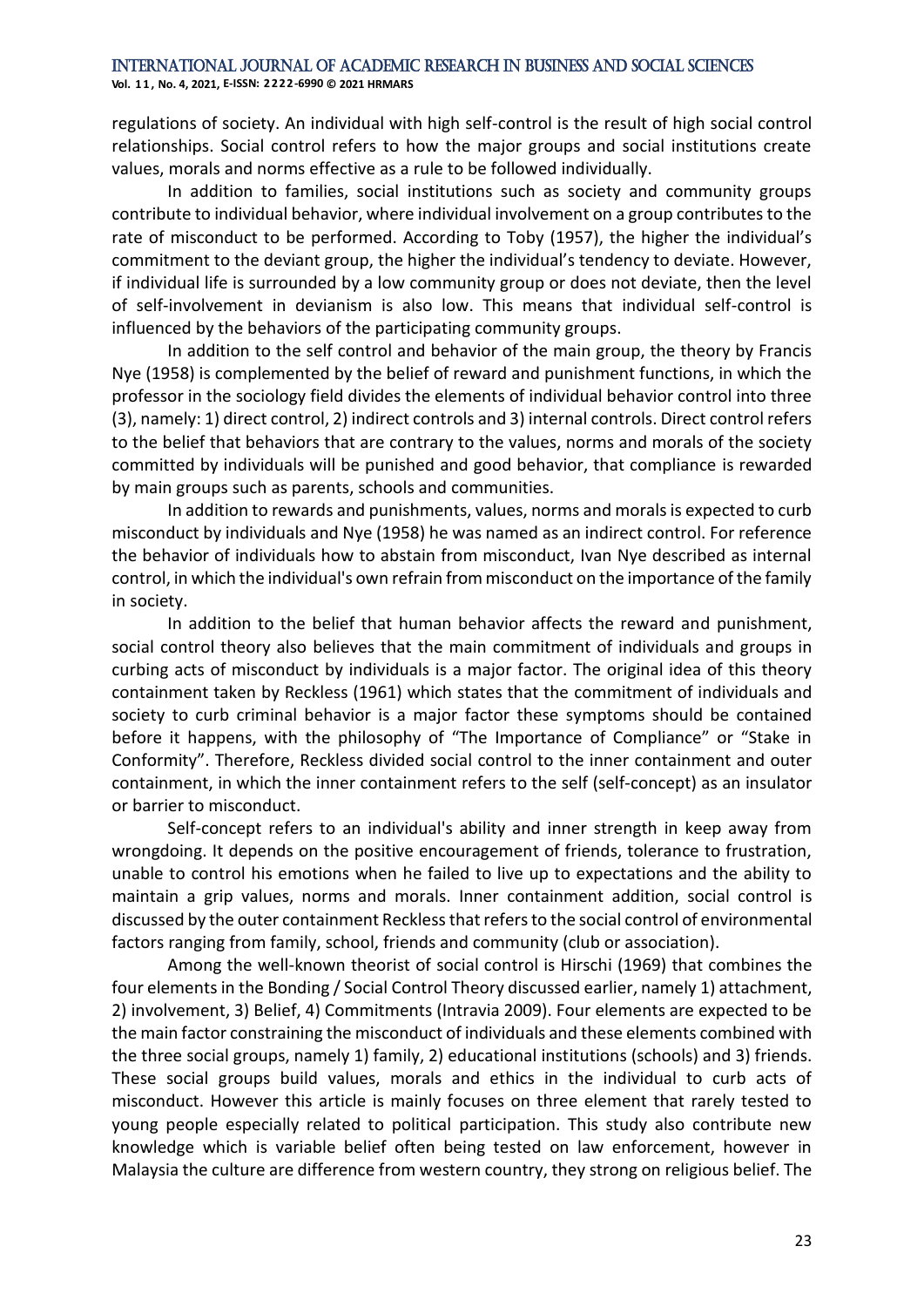**Vol. 1 1 , No. 4, 2021, E-ISSN: 2222-6990 © 2021 HRMARS**

combination of the main elements (attachment, belief and commitment) with a social group (family, educational institutions (schools) and friends) support researchers in criminology, sociology and psychology agree that individual behavior is shaped by the major affiliate combination is able to curb in crime action or misconduct.

#### **Attachment**

Hirschi detailed the definition of attachment dimensions in his 1977 study, where attachment refers to a psychological relationship where there is respect, love and obedience between young people and family, university and friends. This idea supported by Schroeder, Giordano dan Cernkovich (2010), who argue that these psychological relationships constitute a high degree of social control, where the young people respect, love and obey their families, universities and friends. The higher the level of social control, and the lower the level of misbehavior of the individual. This is because family, university and friends are a significant unit in the lives of young people who provide moral support in their lives (Barfield-Cottledge, 2011; Chuen et al., 2016).

This finding was also supported by Haydari (2011) which studies informal social control among the Middle East (Turkey) community found significant links between young people's attachment to family, university and friends, where the traditional value of respecting the functioning of family, universities and friends in the Middle East community is expected to be a factor in preventing the act of infidelity of young people. However, this dimension of attachment is also influenced by demographic factors such as income and family education level.

Family that encourage the sharing of ideas and emotions, increase the level of attachment of young people with family (Memon et al., 2018). Family function in helping young people solve problems, make decisions and sharing emotions is expected to reduce young people's tendency to seek solutions outside the home, where this opens up a space of non-integrity act. However, this depends on the level of education and income of a family, which reported low levels of parental education, causing them to work longer hours to cover family income. (Dunifon et al., 2013; Ferris et al., 2013). This leads to less monitoring of academic achievement and providing negative experiences throughout children's development (Han et al., 2010; Han & Miller, 2009; Lyons-Ruth, 1996).

In addition to family ties, young people's attachment to the university is expected to affect their actions (Wray-Lake et al., 2012), where young people are confident in this social institution in solving problems, making decisions and sharing emotions become an obstacle to the act of infidelity of the young people.

H1: Attachment will have a significant positive effect on the Integrity of Political Participation.

# *Belief*

Next is the element of belief that refers to the level of compliance values, loyalty and individual beliefs of religious institutions and legislation. The high level of adherence, loyalty and trustworthiness of individuals built by the main affiliates, namely 1) family, 2) educational institutions (school) and 3) friends, the lower the tendency of individuals to engage in unintentional behavior. The idea of Hirschi's idea is the individual's belief in religious institutions as well as the law in restraining acts of misconduct affecting individual behavior against misbehavior. However, if these beliefs are contaminated by the failure of religious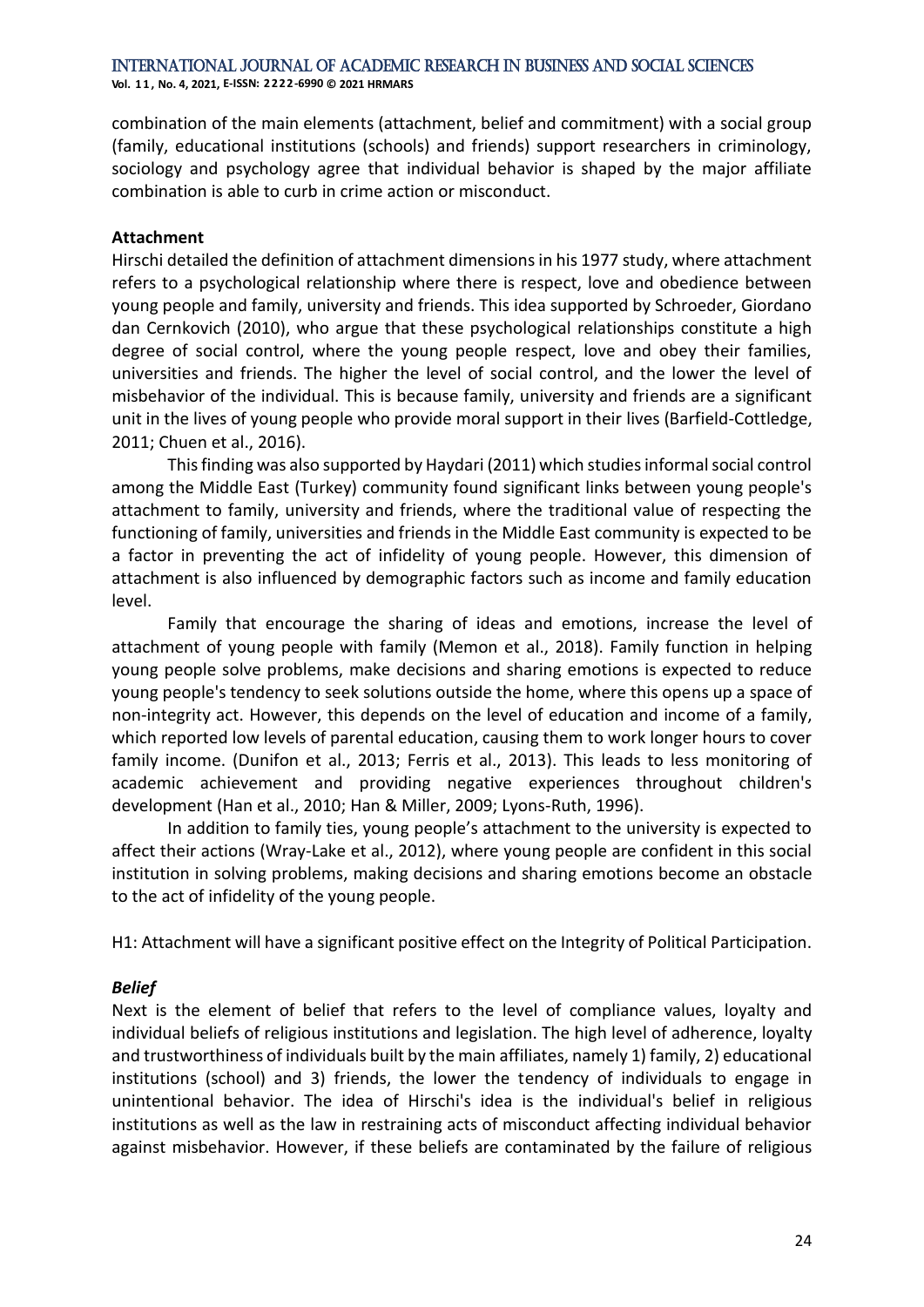**Vol. 1 1 , No. 4, 2021, E-ISSN: 2222-6990 © 2021 HRMARS**

and legislative institutions, it is likely to give reason to justify the actions of individuals without integrity.

The dimension of belief, refers to the level of values of obedience, loyalty and individual trust in religious and legal institutions (Alston et al., 1995). Previous research highlights from various fields of culture and religion believe that religion is capable of suppressing the act of infidelity of young people. Religious institutions are responsible for instilling the values, morals and ethics of into a community of young people (Obasola, 2013).

Religious practices and voluntary participation in religious activities among young people are expected to increase moral values and integrity. According to Laird et al (2011) in their study of religious function in preventing acts of infidelity, the more often young people participate in religious activities, the higher the value of integrity is cultivated.

The findings of this study are also supported by Ludden (2011) on volunteerism among rural youth, in which he found that young people who participate in religious and volunteerism activities are reported to be less behavioral problems, has high academic motivation and achievement. In addition, these civic activities are not only taking place in residential areas, but also in universities.

The belief that religious institutions are not only able to improve the integrity of the young people, but directly improve academic performance. This idea is supported by Mustapha (2013) who studied religion and acts with integrity among young people found that respondents who have a high religious background has fewer behavior problems (Chamratrithirong et al., 2013).

In addition to religious institutions, the belief in the law and the enforcement of the law in preventing acts of infidelity has also been shown to increase the value of young people's integrity. The belief that every wrongdoing is subject to fair punishment (Jiang et al., 2014) and participation in volunteer activities organized by the enforcement body is expected to curb the act of infidelity of young people (Weisburd & Eck, 2004).

Although informal social control is expected to be more effective in the long run to discourage unethical behavior, formal social control is still needed because of its short-term effectiveness in controlling acts of non-integrity (Omoyibo & Obaro, 2012).

H2: Belief will have a significant positive effect on the Integrity of Political Participation.

#### *Commitment*

The last one is the element of commitment that refers to individual commitment in preserving emotions or feelings, views and perceptions of main combination, namely 1) family, 2) educational institutions (school) and 3) friends against the effects of behavior (Baumeister & Leary, 1995). According to Wheeler et al. (1983) the higher social bonding, the less individual tendency to act non integrity. Although previous studies have proven that social control succeeds in forming individual behaviors but there is very limited studies are conducted in Asian countries such as Malaysia with a multiracial and ethnic group.

Hirschi argues that the higher the level of individual emotional commitment with the key combination, the less individual tendency is to act unintegrated. Support for this argument is a basic human need is security, which is at a safe for no individual in this world who want to live alone and live alone action to trigger depression (Han et al., 2010). The idea of live alone will give negative impact to young people related to the Valdimarsdóttir, & Bernburg (2015) finding's towards the commitment of young people with social institutions and non integrity acts of young people's. The results of the study report that young people's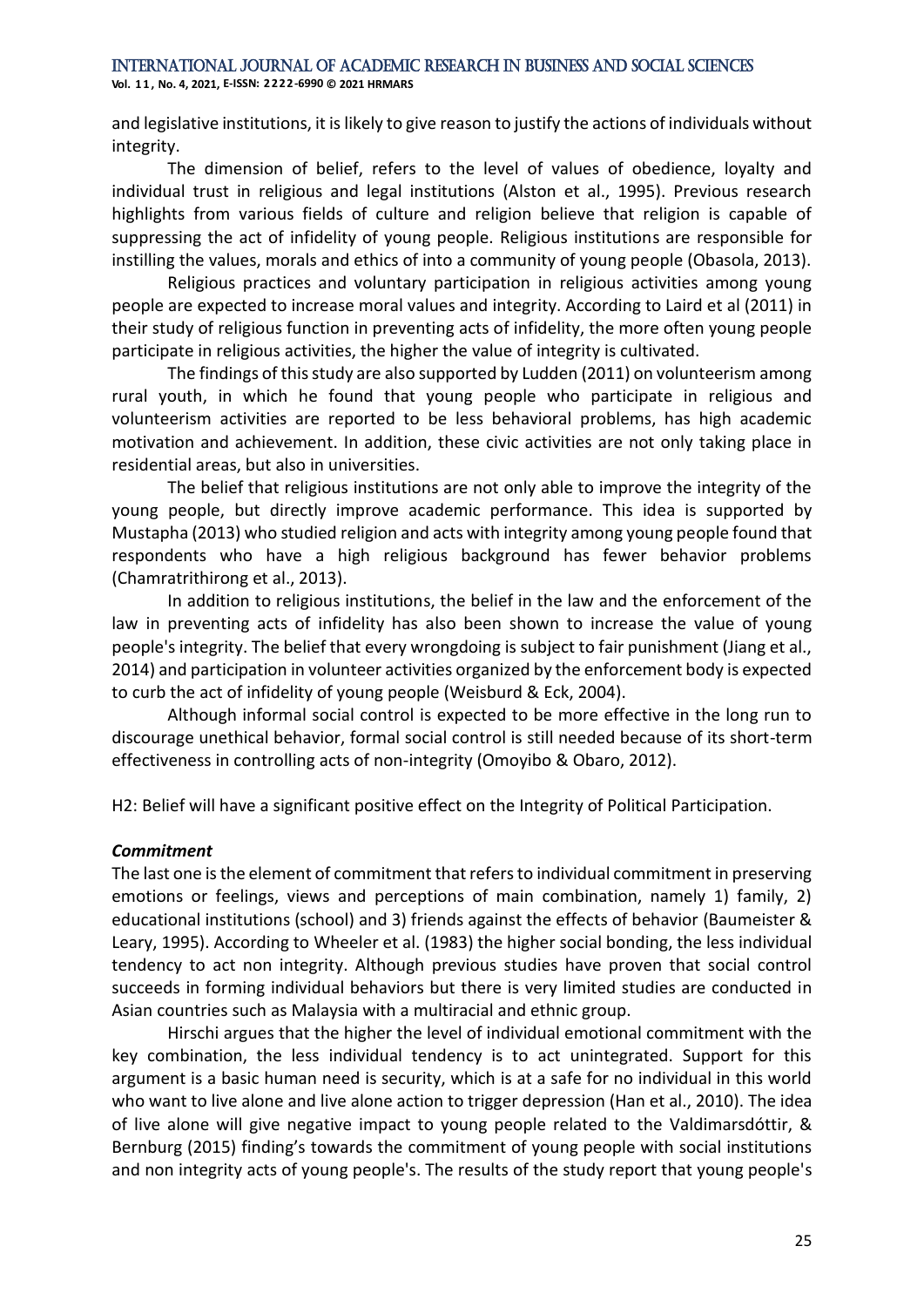commitments to neighborhood activities can have a negative impact on their level of nonintegrity (Warner & Burchfield, 2011), where the lower the level of commitment of young people with neighborhood activity, the lower the integrity value of the younger (Thorlindsson et al., 2012).

The low level of integrity of the young people is closely linked to family commitment in applying the values of religion, social and culture within the young people who value the integrity of young people (Chamratrithirong et al., 2013). Fostering the value of integrity of young people by the family, is reported to have a significant relationship between the commitment of the young and the family (Schroeder et al., 2010). This study is consistent with previous literature highlights that young people with high commitment to maintaining good relationships with the family, being individual expectations and paying homage to the family are expected to reduce the tendency of this individual to engage in non integrity activities (Khoury-Kassabri et al., 2015).

In addition, family-born emotional attachment to young people fosters positive emotions, mental health and behavior with integrity compared to young people who lack emotional support from the family. This idea is supported by the study (Chamratrithirong et al., 2013) shows that the high commitment of parents towards young people is a significant predictor of the unfettered action of young people and is largely due to the application of positive emotions.

H3: Commitment will have a significant positive effect on the Integrity of Political Participation.

#### **Research Methodology**

The respondents were 388 university students of four universities in Melaka, Malaysia. The selection of students from Universiti Teknologi MARA, Melaka (UiTM), Universiti Teknikal Malaysia, Melaka (UTeM), Multimedia University (MMU) and Kolej Universiti Islam Melaka (KUIM) based on random sampling. This study uses survey questionnaires where respondent have to fill it by their own a means of collecting data. Based on the number of respondents (n = 388) with complete data in this study, the sample size is large enough to use SEM (Hair et al., 2010). Before proceeding to the end of the data collection, a pilot study to test the reliability of the instrument was carried out to ensure the consistency of the questionnaire. Cronbach alpha reliability coefficient for all three variables, more than 0.70, indicating good internal consistency (Hair et al., 2010). The adapted instrument was reviewed by expert and subsequently pre-test and pilot test was conducted to determine the validity of the question. The purpose of this study was to examine the effects of the dimensions of social control namely attachment, belief and commitment to the integrity of political participation among young people by using structural equation modelling.

#### *Research Instrument*

The questionnaire consists of two parts is used as a research instrument. Part A consists of general information regarding demographic variables such as gender, age, status, ethnicity, education and the use of social media. Part B contains a social control scale adapted from Cho (2014), then translated into Malay. The scale to measure social control is a well-established scale that has proven its reliability because it is widely used in past studies. Reliability (Cronbach alpha) for the three scales of social control - the construct of attachment, belief and commitment is between 0.70 - 0.83 (Cho 2014). Use a scale that has been established is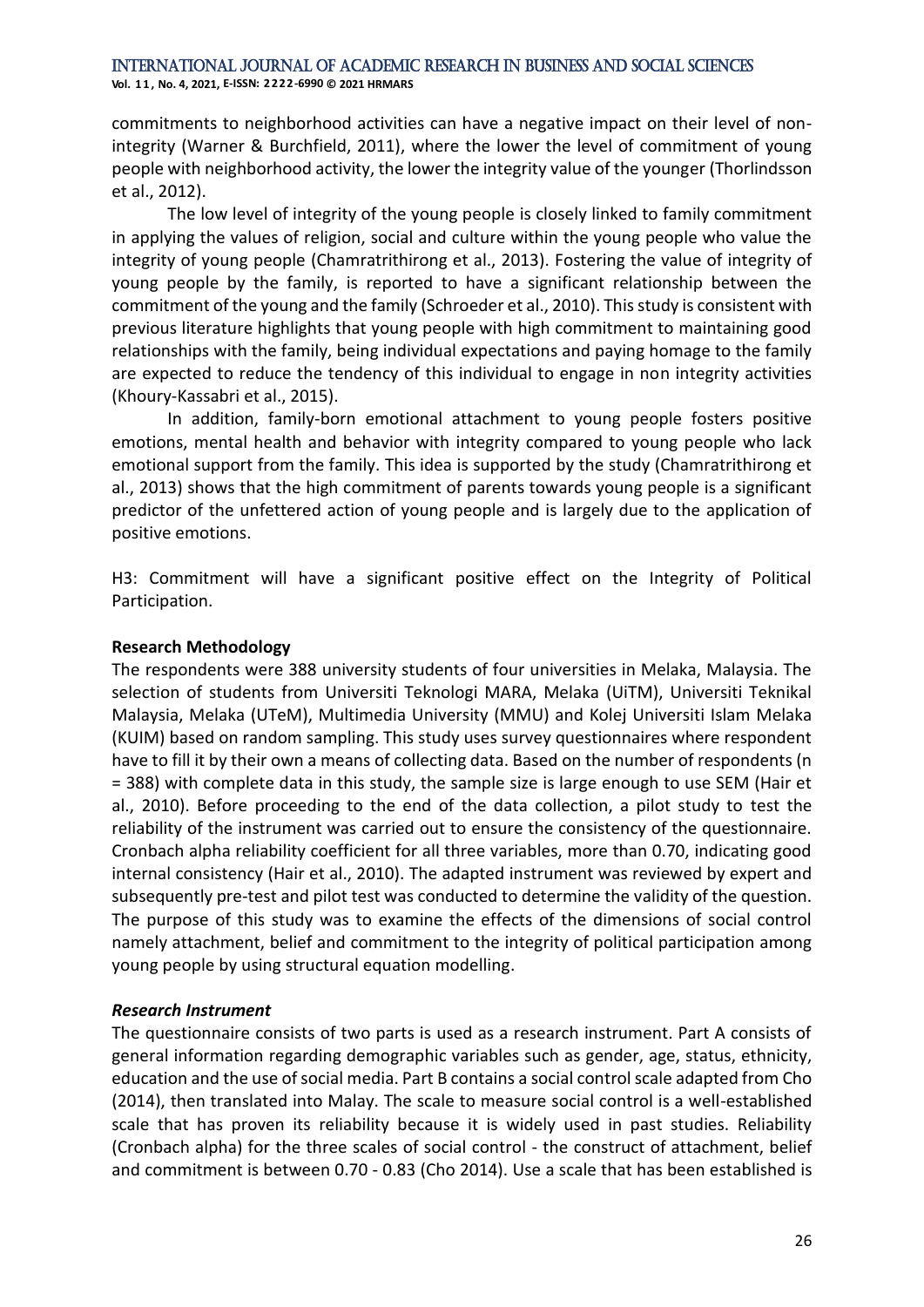**Vol. 1 1 , No. 4, 2021, E-ISSN: 2222-6990 © 2021 HRMARS**

actually helpful in terms of the reliability scale in getting information through the crowd (Babbie 2013). This scale consists of 29 items and measured using a scale between seven levels, from 1 = strongly disagree to 7 = strongly agree. The measurement scale to measure Attachment, belief and commitment.

# *Data Analysis*

Data were analyzed using descriptive statistics to describe the profile of the respondents and Confirmatory Factor Analysis (CFA) with the aid of software SPSS AMOS 21.0. CFA aims to determine the number of items included in the construct in line with what is stated in theory (Byrne, 2010). Assessment of model fit CFA is determined by a combination of at least one Absolute Fit Indices and the Incremental Fit Indices (Hu & Bentler, 1999; Hair et al., 2010) and parsimony Fit Indices (PFI) (Hair et al., 2010). Fit test is used to determine whether the tested model should be accepted or rejected. However, there is no specific rule that determines whether a compatibility index needs to be reported for a model (Hooper, Coughlan & Mullen, 2008, Hair et al., 2010). The use of three or more index correspondence is sufficient to prove the accuracy of a model to achieve equivalence, without the need to report all existing indices of fit (Hair et al., 2010).

# **Findings**

The demographic profile of the surveyed respondents is presented in Table 1. The total sample for the survey consists of 388 respondents. The gender distribution of the survey respondents is 42.5% females and 57.5% males. The results also reveal that the respondents are predominantly aged between 21 and 23 years, which is 54.9% of the sample. More than 85% of the respondents are married. The majority of the respondents have been educated to college or higher education level: 2.6% are STPM, 3.6% are Matriculation, 2.6% are prediploma, and 59.8% diploma holders while 32% have Bachelor degrees. In addition, 49.2% of the respondents used social media more than ten times a day and 29.6% have used to update social media accounts 1-30 minutes time.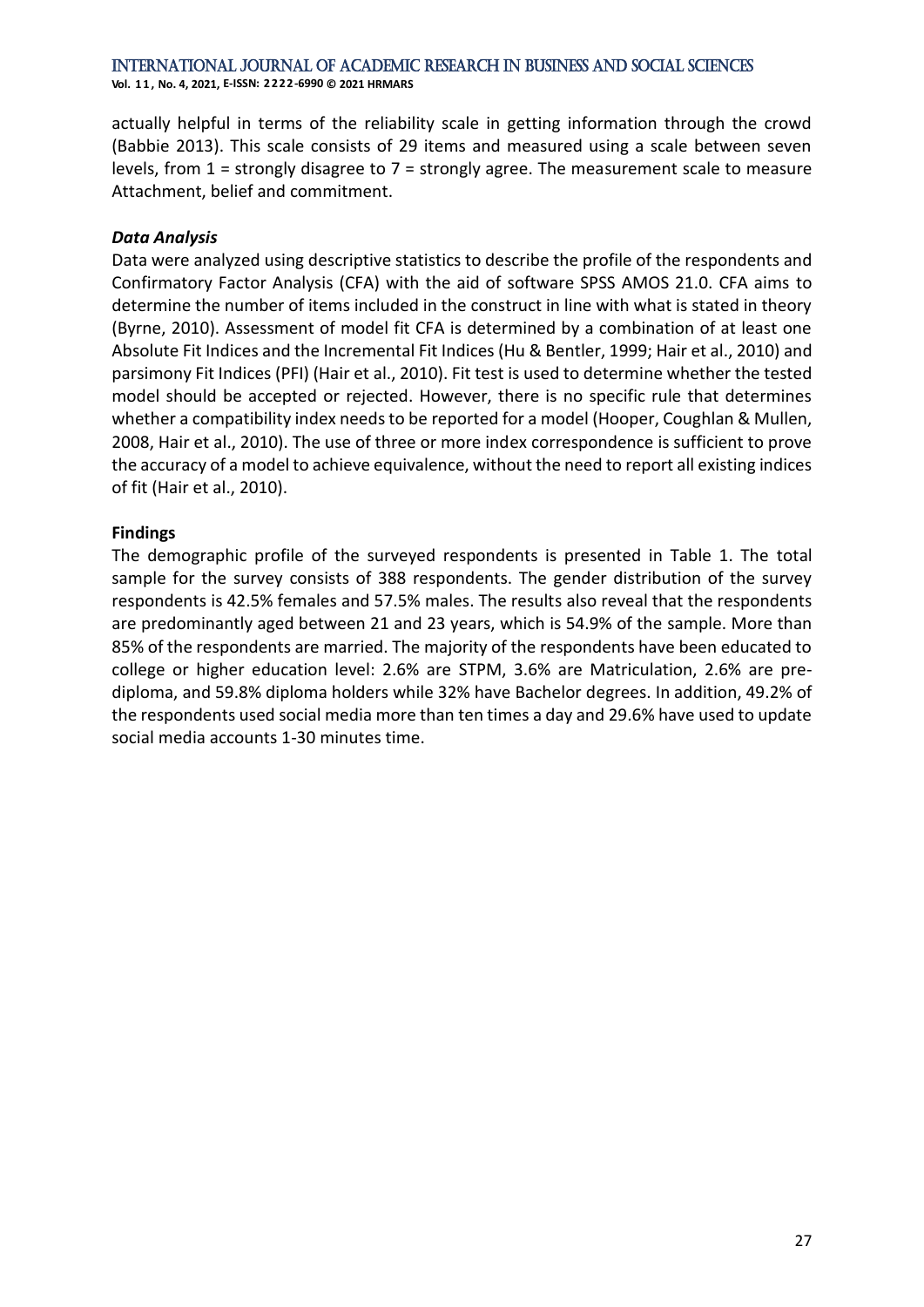**Vol. 1 1 , No. 4, 2021, E-ISSN: 2222-6990 © 2021 HRMARS**

| - ס-יי-<br>,,,,<br><b>Profile</b>         | <b>Frequency</b> | Percentage (%) |
|-------------------------------------------|------------------|----------------|
|                                           |                  |                |
| Gender                                    |                  |                |
| Male                                      | 165              | 42.5           |
| Female                                    | 223              | 57.5           |
|                                           |                  |                |
| Age                                       |                  |                |
| 18-20                                     | 37               | 9.5            |
| $21 - 23$                                 | 213              | 54.9           |
| $24 - 26$                                 | 88               | 22.7           |
| 27-29                                     | 37               | 9.5            |
| 30-40                                     | 13               | 3.4            |
|                                           |                  |                |
| <b>Marital Status</b>                     |                  |                |
| Single                                    | 338              | 87.1           |
| Married                                   | 38               | 9.8            |
| Other                                     | 12               | 3.1            |
|                                           |                  |                |
| <b>Religion</b>                           |                  |                |
| Islam                                     | 290              | 74.7           |
| Christian                                 | 39               | 10.1           |
| <b>Buddha</b>                             | 36               | 9.3            |
| Hindu                                     | 17               | 4.4            |
| Other                                     | 6                | 1.5            |
| Race                                      |                  |                |
| Malay                                     | 286              | 73.7           |
| Chinese                                   | 66               | 17.0           |
| Indian                                    | 19               | 4.9            |
| Other                                     | 17               | 4.4            |
|                                           |                  |                |
| <b>Level of Education</b>                 |                  |                |
| <b>STPM</b>                               | 10               | 2.6            |
| Matriculation                             | 14               | 3.6            |
| Pre-Diploma                               | 10               | 2.6            |
| Diploma                                   | 232              | 59.8           |
| Degree                                    | 124              | 32.0           |
|                                           |                  |                |
| <b>HEI</b>                                |                  |                |
| <b>UiTM</b>                               | 136              | 35.1           |
| <b>UTeM</b>                               | 99               | 25.5           |
| <b>MMU</b>                                | 100              | 25.8           |
| <b>KUIM</b>                               | 53               | 13.7           |
|                                           |                  |                |
| Frequency of using social media in a day? |                  |                |
| 1-2 times                                 | 24               | 6.2            |

#### **Table 1 : Demographic profile of respondents**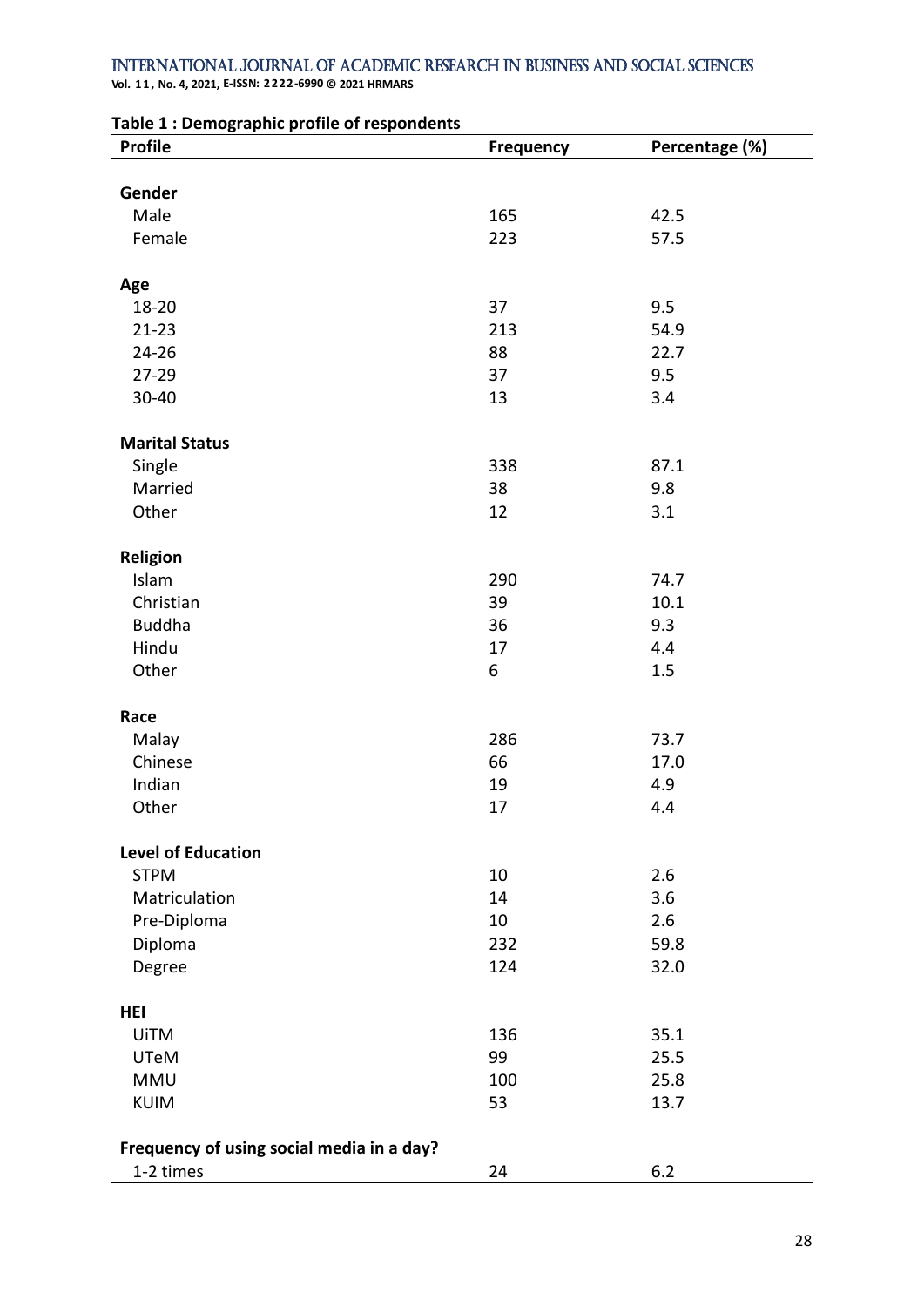**Vol. 1 1 , No. 4, 2021, E-ISSN: 2222-6990 © 2021 HRMARS**

| 3-5 times                            | 80  | 20.6 |
|--------------------------------------|-----|------|
| 6-10 times                           | 93  | 24.0 |
| > 10 times                           | 191 | 49.2 |
|                                      |     |      |
| The time used to update social media |     |      |
| accounts?                            |     |      |
| 1-30 minute                          | 115 | 29.6 |
| 31 minute -1 hour                    | 98  | 25.3 |
| 1 hour- 2 hours                      | 85  | 21.9 |
| > 3 hours                            | 90  | 23.2 |
|                                      |     |      |

#### **Reliability Analysis**

Based on the Confirmatory Factor Analysis (CFA) results, we analyzed convergent validity, discriminant validity, and reliability of all the multiple-item scales, following the guidelines from previous literature (Fornell & Larcker, 1981). The measurement properties are reported in Tables 2 and 3. Reliability was assessed in terms of composite reliability (CR), which measures the degree to which items are free from random error and therefore yield consistent results. Composite reliabilities in the measurement model ranged from 0.866 to 0.925 (see Table 2), above the recommended cut-off of 0.70 (Fornell & Larcker, 1981; Nunnally & Bernstein, 1994).

| <b>Construct / Measurement</b> |                              |           |            |  |
|--------------------------------|------------------------------|-----------|------------|--|
| items                          | <b>Standardized Loadings</b> | <b>CR</b> | <b>AVE</b> |  |
| <b>Attachment</b>              |                              | 0.779     | 0.502      |  |
| AT1                            | .507                         |           |            |  |
| AT <sub>2</sub>                | .530                         |           |            |  |
| AT <sub>3</sub>                | .569                         |           |            |  |
| AT4                            | .741                         |           |            |  |
| AT5                            | .645                         |           |            |  |
| AT6                            | .648                         |           |            |  |
| <b>Belief</b>                  |                              | 0.832     | 0.558      |  |
| BL <sub>1</sub>                | .728                         |           |            |  |
| BL <sub>2</sub>                | .842                         |           |            |  |
| BL <sub>3</sub>                | .796                         |           |            |  |
| BL4                            | .598                         |           |            |  |
| Commitment                     |                              | 0.796     | 0.510      |  |
| CO <sub>1</sub>                | .671                         |           |            |  |
| CO <sub>2</sub>                | .650                         |           |            |  |
| CO <sub>3</sub>                | .771                         |           |            |  |
| CO <sub>4</sub>                | .717                         |           |            |  |

# **Table 2 : Reliability and Factor Loadings**

Convergent validity was assessed in terms of factor loadings and average variance extracted (AVE). According to the prior study, convergent validity requires a factor loading greater than 0.50 and an AVE no less than 0.50. As shown in Table 2, all items had significant factor loadings higher than 0.50. To evaluate discriminant validity, the AVE is used. All constructs have an AVE of at least 0.5. However, according to Fornell & Larcker (1981), AVE value that below 0.5,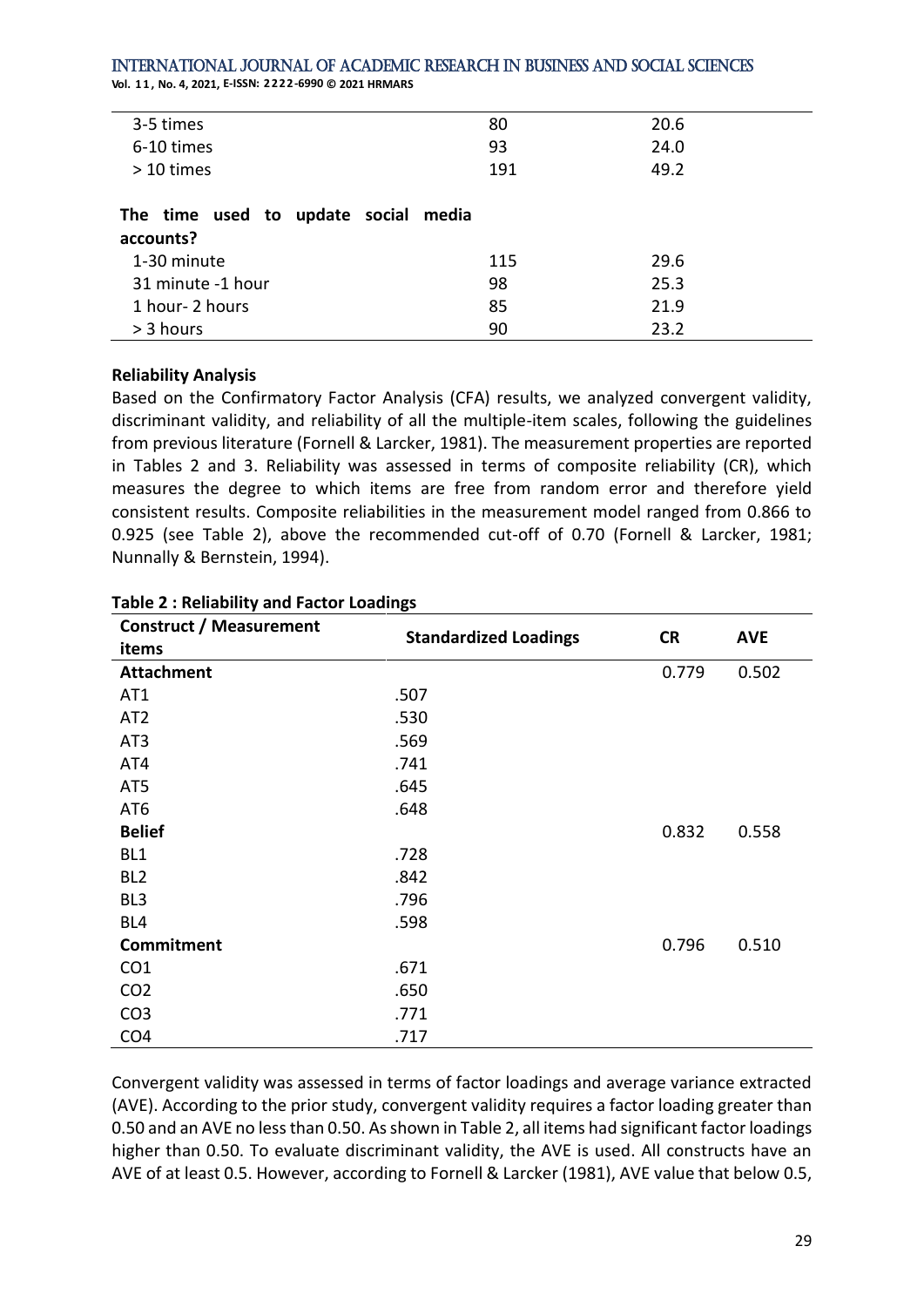it is still acceptable if the CR more than 0.7 and all the square roots of each AVE value are higher than the off-diagonal correlation elements (Fornell & Larcker, 1981).

|                                          |       |       | 3     | 4     |
|------------------------------------------|-------|-------|-------|-------|
| (1) Attachment                           | 0.612 |       |       |       |
| (2) Belief                               | 0.533 | 0.747 |       |       |
| (3) Commitment                           | 0.463 | 0.398 | 0.704 |       |
| (4) Integrity of Political Participation | 0.315 | 0.366 | 0.049 | 0.862 |
| Mean                                     | 4.803 | 4.658 | 5.462 | 4.322 |
| Std. Deviation                           | 1.032 | 1.226 | 1.094 | 1.065 |

#### **Table 3 : Correlation matrix and roots of the AVEs (shown as diagonal elements)**

\*\* Correlation is significant at the 0.01 level (2-tailed).

# **Confirmatory Factor Analysis (CFA) Social Control**

| Table 4: Confirmatory Factor Analysis (CFA) |  |                  |  |  |            |      |       |      |
|---------------------------------------------|--|------------------|--|--|------------|------|-------|------|
| Description $\chi^2$                        |  | CMINDF RMSEA GFI |  |  | <b>IFL</b> | - TH | - CEL | PGFL |
| CFA Model 324.264 2.636                     |  |                  |  |  |            |      |       |      |

Measurement model in Table 3 showed the goodness of fit with eight indications namely (χ2, CMINDF, RMSEA, GFI, IFI, TLI, CFI and PGFI) as shown in Table 3. However, Marsh & Hau (1996) suggest that the value of Chi-square ( $\chi$ 2) can be divided by degree of freedom (df = 100) to evaluate the model fit compared to using χ2 (CMINDF). If the CMINDF statistics count is less than the value of 5, the data fit for the confirmatory factor analysis is good (Marsh & Hau, 1996). CMINDF for this measurement model is less than value 5 (CMINDF = 2.223). It shows the CFA model quite well. Furthermore, the RMSEA value is 0.056 which is lower than .08 as proposed by Kline (2010). Coefficient of index in Table 3 are all greater than 0.90 indicate a good model fit (Byrne, 2010), and the value of PGFI is greater than 0.5 (.688) which also shows a good model fit with data (Hair, et al., 2010). Fourteen (14) items have been combined due to the high modification index (M.I). Figure 1 shows the CFA Model for this study.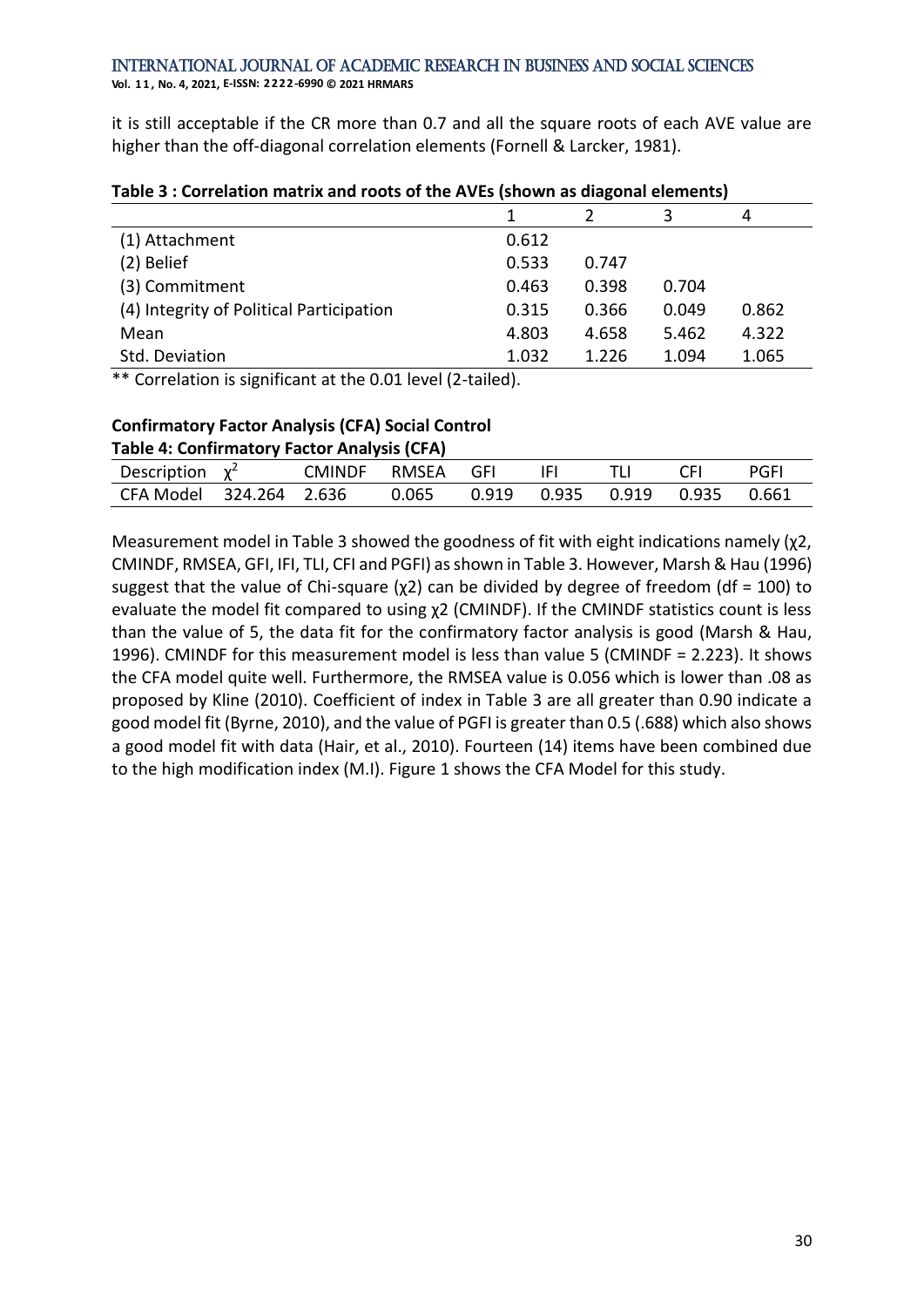**Vol. 1 1 , No. 4, 2021, E-ISSN: 2222-6990 © 2021 HRMARS**



**Figure 1 : Confirmatory Factor Analysis (CFA)**

# *Analysis of Paths*

The test of structural model was performed using SEM. The test of the structural model includes: (a) estimating the path coefficients, which indicate the strengths of the relationships between the dependent variables and independent variables, and (b) the R-square value, which represents the amount of variance explained by the independent variables. The path coefficients in the SEM model represent standardized regression coefficients. The structural model reflecting the assumed linear, causal relationships among the constructs was tested with the data collected from the validated measures. Figure 2 shows the results of analysis. The square multiple correlation for the structural equations index indicates that 18% of the variation in the dependent variable is explained by the variation in the independent variables. Properties of the causal paths (standardized path coefficients (β), standard error, p-value and hypotheses result) are shown in Table 4.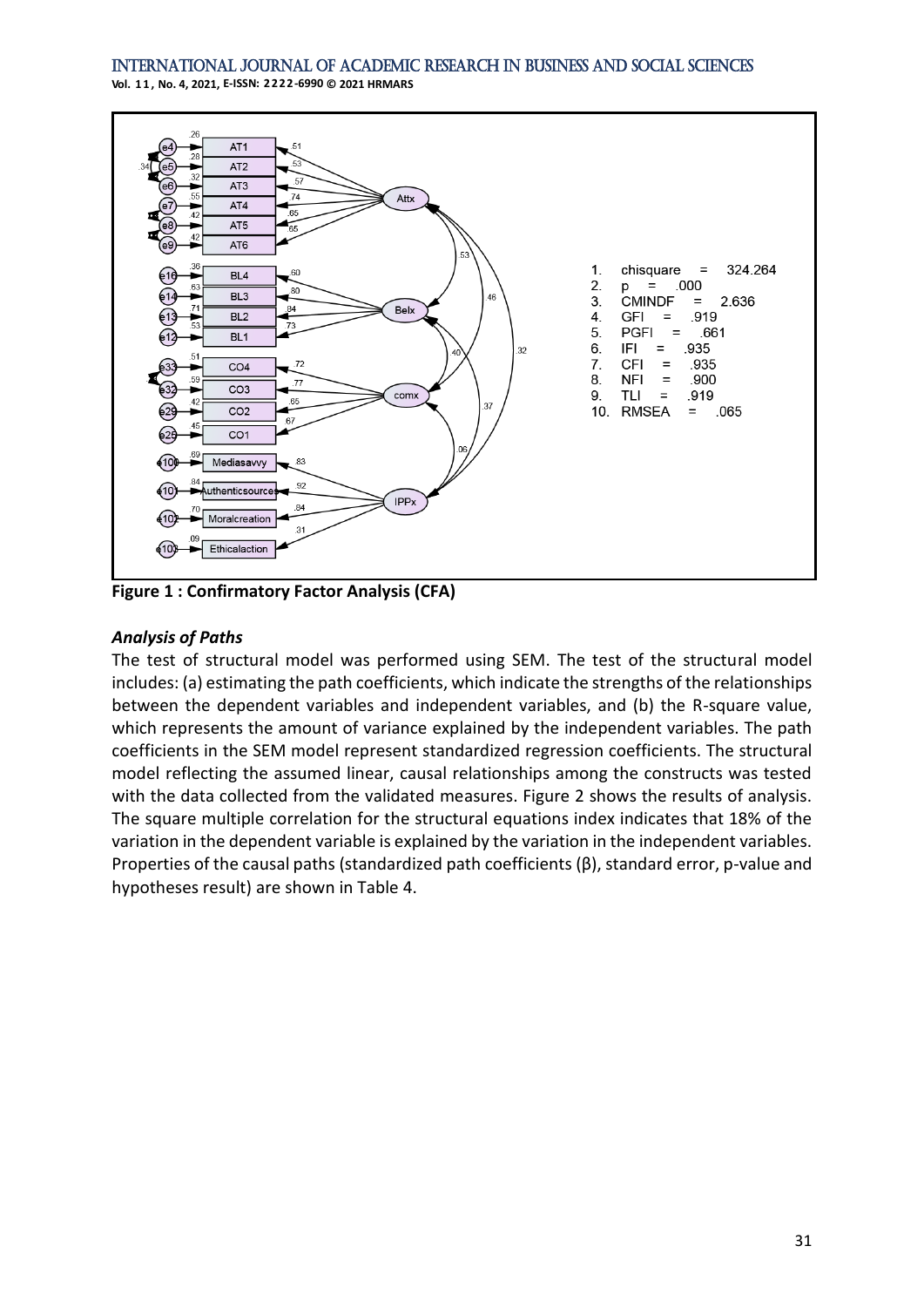



Figure 2 : Estimated research model

# *Integrity of political participation among young people in social media*

The effect of Attachment on the Integrity of political participation among young people in social media was significant at 0.05 level ( $\beta$  = 0.231), as presented in Table 4 and Figure 2. Thus, H1 was supported. Attachment with family, university, and friends would improve young people's integrity in political participation in social media. With a strong attachment with the agent of socialization can counteract the unethical behavior of the young people and influences their political integrity in the virtual world. Beliefs had a significant influence on the integrity of political participation among young people in social media ( $\beta$  = 0.302). Thus, H2 was supported. As expected, Commitment had a negative significant influence on the Integrity of Political Participation at 0.01 level (β = -0.178), supporting H3. The expectation commitment of young people to family, friends, and university does affect them in social media.

# **Table 4: Result of hyphoteses test**

| Dependent Variable                        |    |                       | Independent<br>Variable         |      | S.E. | P   | Result         |
|-------------------------------------------|----|-----------------------|---------------------------------|------|------|-----|----------------|
| H1 Integrity<br>participation             | of |                       | political <--- Attachment       | .231 | .758 |     | .006 Supported |
| H <sub>2</sub> Integrity<br>participation | οf | political <--- Belief |                                 | .302 | .591 | *** | Supported      |
| H <sub>3</sub> Integrity<br>participation | οf |                       | political <--- Commitment -.178 |      | .560 |     | .006 Supported |

Notes: Path = Relationship between independent variable on dependent variable;

β = Standardized regression coefficient; S.E. = Standard error; p = Level of significance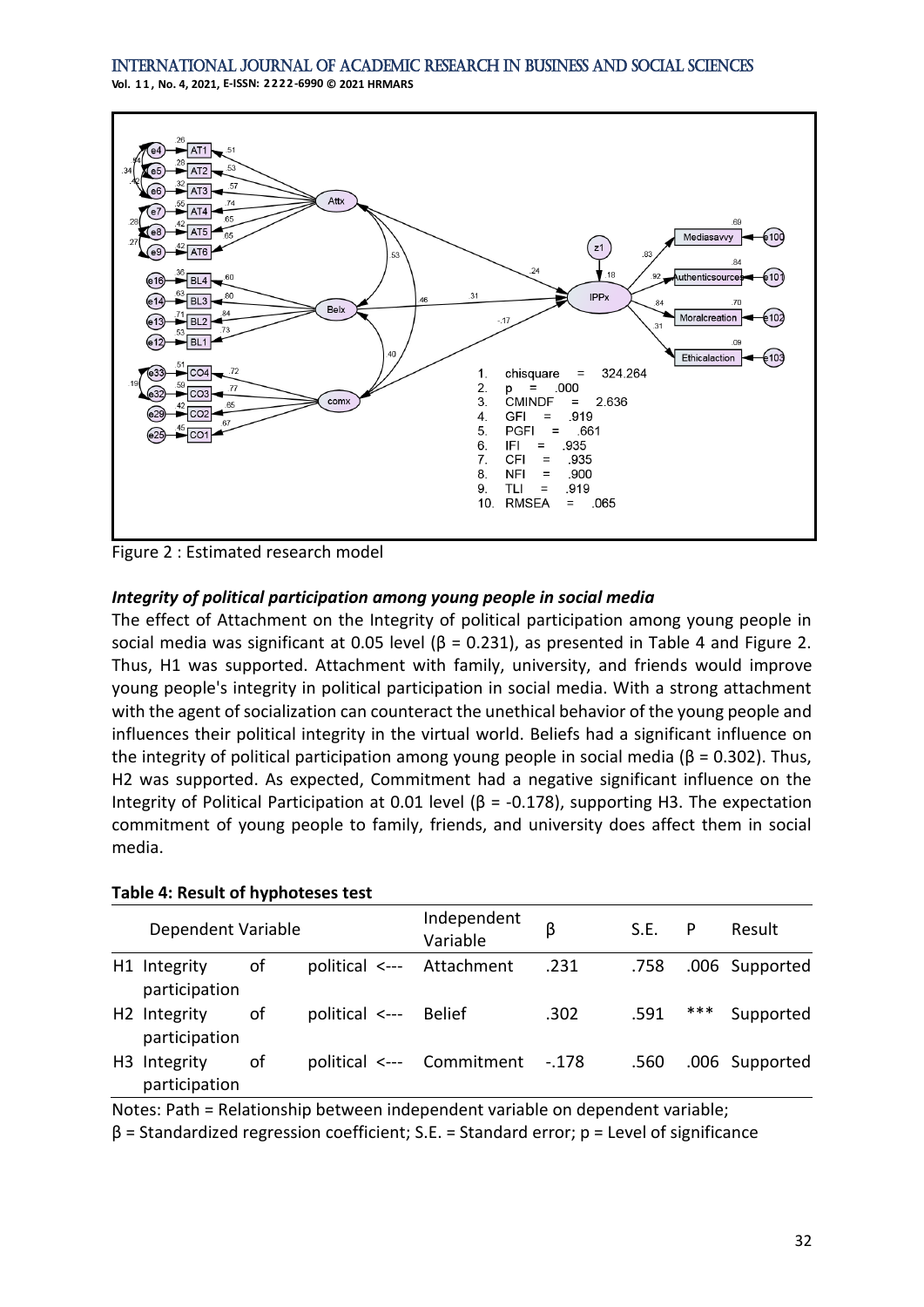### **Discussion**

Overall, the findings indicate that informal social control from attachment, belief and commitment dimension significantly affect political participation integrity among young people. This study align with Galais & Coulombe (2018) findings who study on family and peer attachment pressure young people to vote. Young people's attachment to their families is increased when their families encourage the sharing of thoughts (Memon, Ishak & Hamid, 2018). The role of the family in assisting young people in solving problems, making decisions, and sharing feelings is expected to decrease young people's desire to seek solutions outside the home, opening up a space for non-integrity act. Apart from that attachment to family with high interest in politics reported increase political interest among young people (Weiss, 2020). By sharing party affiliations, voluntary organisation participation, or young people's real political interest and their parents possible impact on it.

Apart from attachment, this study reported that belief dimension significantly affect political participation integrity among young people. New items measure in this study that little focuses given by previous study was belief in religious can prevent uncivil action. Surprisingly, our new items are significantly contribute towards political participation integrity. Even though religious factor seems least important for political communication scholar to focus and frequently reported has no or negative influence towards political participation (Sönmez, 2019). In addition, many many western researchers reported that current religious factor claims may be exaggerated. They discovered that religion's cognitive dimension has a number of negative consequences for democratic citizenship, especially extreme action such as provocation and joining street demonstration aggressively. However, all this findings are contradictory with current study.

The dimension of belief, refers to the level of values of obedience, loyalty and individual trust in religious and legal institutions (Alston et al., 1995). Many Asian researchers' highlights from various fields of culture and religion believe that religion is capable of suppressing the act of immoral action of young people. Religious institutions are responsible for imparting the values, morals and ethics of into a community (Obasola, 2013) to enhance integrity society.

In addition, religious practices encourage voluntary participation in religious activities among young people are expected to increase civic engagement. Young people interest to engage in civic engagement significantly lead to political participation with integrity value. Laird, Marks and Marrero (2011) reported that religious function in preventing acts of low moral action. The more often young people participate in religious activities and the higher the value of integrity is cultivated.

The findings of this study are also supported by Ludden (2011) on volunteerism among rural youth, in which he found that young people who participate in religious and volunteerism activities are reported to be less behavioral problems, has high academic motivation and achievement. In addition, these civic activities are not only taking place in residential areas, but also in universities.

The dimension of commitment refers to individual commitment in preserving emotions or feelings, views and perceptions of main combination, namely 1) family, 2) educational institutions (school) and 3) friends against the effects of behavior (Baumeister & Leary, 1995). The findings of this study supported by Wheeler et. al. (1983), which they found that the higher social bonding, the less individual tendency to act non integrity.

Schroeder et al. (2010) also emphasize that commitment of the young people and the family have a significant relationship. This can also fostering the value of integrity among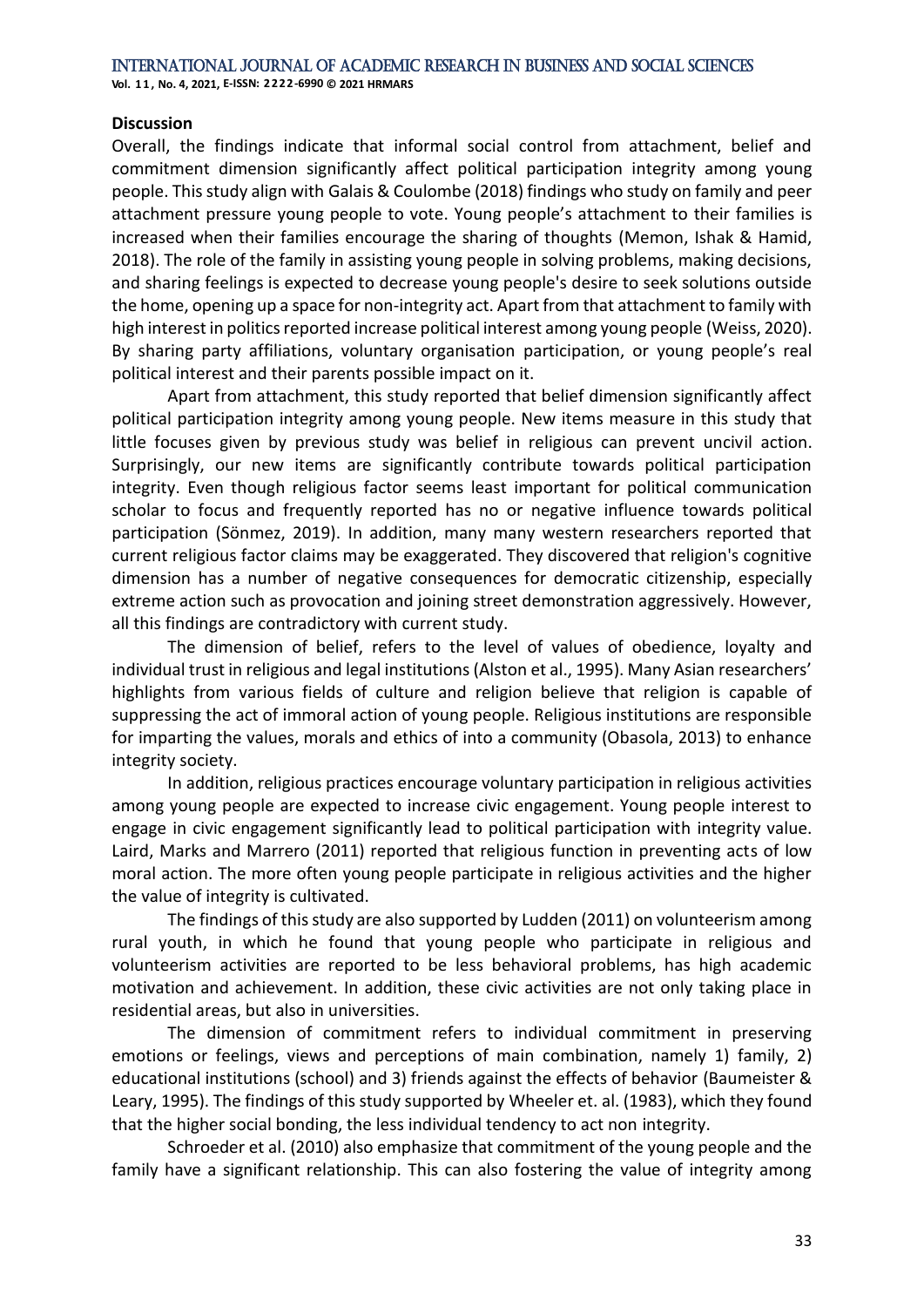**Vol. 1 1 , No. 4, 2021, E-ISSN: 2222-6990 © 2021 HRMARS**

young people. This study is consistent with previous literature highlights that young people with high commitment to maintaining good relationships with the family, being individual expectations and paying homage to the family are expected to reduce the tendency of this individual to engage in non integrity activities (Khoury-Kassabri et al., 2015).

### **Conclusion**

Empirical findings offer academic contributions to the existing body of knowledge of social control as the sophisticated quantitative data analyses used will eventually allow future researchers to explicate the contribution of the current study to understand the importance of factor that influence the integrity of political participation among young people in social media in Malaysia. Input regarding the effects of attachment, belief, and commitment in the integrity of political participation among young peoples would help government and politicians to formulate strategies to enhance their voters in order to obtain moral society and loyal voters, particularly among young peoples. Empirical results via multiple regressions authenticated that belief dimension predominantly affects the integrity of political participation among young peoples. They belief that God will provide rewards in the form of wealth, status and power in return. These young peoples get input and awareness of the integrity of political participation from social support like family and friends from social media. However, future studies should be based on more than the three variables used here. This is because these three variables cannot fully explain the factors influencing the integrity of young people's political participation in social media. Consequently, this findings might be inconclusive. Future researchers should also increase the sample size and ensure that their respondents constitute a balanced demographic and probably add another variables.

# **Acknowledgement**

This work was supported by Fundamental Research Grant Scheme (FRGS), Malaysia (FRGS/1/2020/SS0/KUIM/03/1).

# **References**

Babbie, E. (2013). *The Practice of Social Research*. Canada: Wadsworth, Cengage Learning.

- Baumeister, R. F., & Leary, M. R. (1995). The need to belong: desire for interpersonal attachments as a fundamental human motivation. *Psychological Bulletin, 117*(3), 497– 529. https://doi.org/10.1037/0033-2909.117.3.497
- Chamratrithirong, A., Miller, B. A., Byrnes, H. F., Rhucharoenpornpanich, O., Cupp, P. K., Rosati, M. J., Fongkaew, W., Atwood, K. A., & Todd, M. (2013). Intergenerational transmission of religious beliefs and practices and the reduction of adolescent delinquency in urban Thailand. *Journal of Adolescence, 36*(1), 79–89. https://doi.org/10.1016/j.adolescence.2012.09.011
- Chaurand, N., & Brauer, M. (2008). What determines social control? People's reactions to counternormative behaviors in. *Journal of Applied Social Psychology, 38*(7), 1689– 1715.
- Chen, X. (2004). Social and legal control in China: A comparative perspective. *International Journal of Offender Therapy and Comparative Criminology, 48*(5), 523–536.
- Cho, B. J. (2014). Social Bonds, Self-Control and Deviance of Korean Adolescents. *International Journal of Humanities and Social Science, 4*(9), 1–8. Retrieved from http://www.ijhssnet.com/journals/Vol\_4\_No\_9\_1\_July\_2014/1.pdf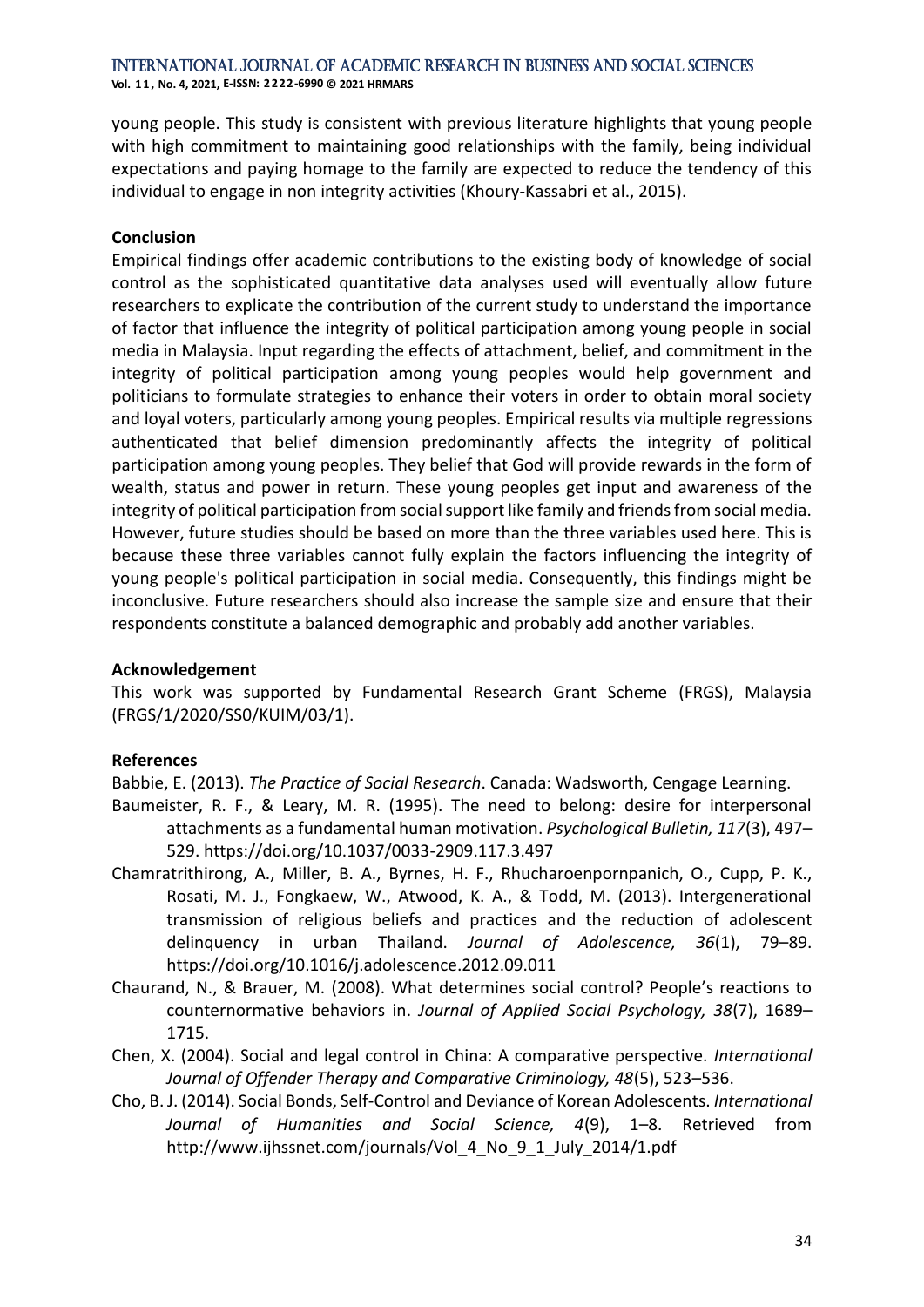**Vol. 1 1 , No. 4, 2021, E-ISSN: 2222-6990 © 2021 HRMARS**

- Fornell, C., & Larcker, D. F. (1981). Evaluating structural equation models with unobservable variables and measurement error. *Journal of Marketing Research, 18*(1), 39. https://doi.org/10.2307/3151312
- Galais, C., & Coulombe, M. (2018). The effect of social pressure from family and friends on turnout. *Journal of Social and Personal Relationships, 36*(9), 1–18. https://doi.org/10.1177/0265407518802463
- Hair, J. F., Black, W. C., Babin, B. J. & Anderson, R. E. (2010). *Multivariate Data Analysis: A Global Perspective*. Pearson: Upper Saddle River, NJ.
- Han, W. J., & Miller, D. P. (2009). Parental work schedules and adolescent depression. *Health Sociology Review, 18*(1), 36–49. https://doi.org/10.5172/hesr.18.1.36
- Han, W. J., Miller, D. P., & Waldfogel, J. (2010). Parental work schedules and adolescent risky behaviors. *Developmental Psychology, 46*(5), 1245–1267. https://doi.org/10.1037/a0020178
- Hirschi, T. (1969). Key idea : Hirschi' S social bond / social control theory. *Criminology and Criminal Justice*, (1969), 55–69. Retrieved from www.sagepub.com/upmdata/36812\_5.pdf
- Intravia, J. (2009). *The roles of social bonds, personality, and perceived costs: an empirical investigation into hirschi's "new" control theory*. University of South Florida.
- Jiang, S., Lambert, E. & Wang, J. (2007). Correlates of formal and informal social/crime control in China: An exploratory study. *Journal of Criminal Justice, 35*(March 2005), 261–271.
- Khoury-Kassabri, M., Khoury, N., & Ali, R. (2015). Arab youth involvement in delinquency and political violence and parental control: The mediating role of religiosity. American *Journal of Orthopsychiatry, 85*(6), 576–585. https://doi.org/10.1037/ort0000079
- Laniyonu, A. (2018). Police, politics and participation : The effect of police exposure on political participation in the United Kingdom. *British Joutnal Crinimol, 1*(March), 1–22. https://doi.org/10.1093/bjc/azy003
- Lyons-Ruth, K. (1996). Attachment relationships among children with aggressive behavior problems: The role of disorganized early attachment patterns. *Journal of Consulting and Clinical Psychology, 64(*1), 64–73. https://doi.org/10.1037/0022-006X.64.1.64
- Nunnally, J. C., & Bernstein, I. H. (1994). *Psychometric theory* (3rd ed.). McGraw-Hill.
- Nye, F. I. (1958). *Family relationships and delinquent behavior*. New York: Wiley.
- Reckless, W. C. (1961). A new theory of deliquency and crime. *Federal Probation, 25*, 42–46.
- Reiss, A. J. (1951). Delinquency as the failure of personal and social controls. *American Sociological Review, 16*(2), 196–207.
- Schroeder, R. D., Giordano, P. C., & Cernkovich, S. A. (2010). Adult child-parent bonds and life course criminality. *Journal of Criminal Justice, 38*(4), 562–571. https://doi.org/10.1016/j.jcrimjus.2010.04.027
- Sönmez, Ö. A. (2019). Religiosity and political participation of university students in religiosity and political participation of university students in Turkey. Mediterranean *Journal of Social Sciences, 4*(10), 403–409. https://doi.org/10.5901/mjss.2013.v4n10p403
- Thorlindsson, T., Valdimarsdottir, M., & Hrafn Jonsson, S. (2012). Community social structure, social capital and adolescent smoking: A multi-level analysis. *Health and Place, 18*(4), 796–804. https://doi.org/10.1016/j.healthplace.2012.03.013
- Toby, J. (1957). Social disorganization and stake in conformity: complementary factors in the predatory behavior of hoodlums. *Journal of Criminal Law, Criminology & Police Science, 48*(1), 12–17.